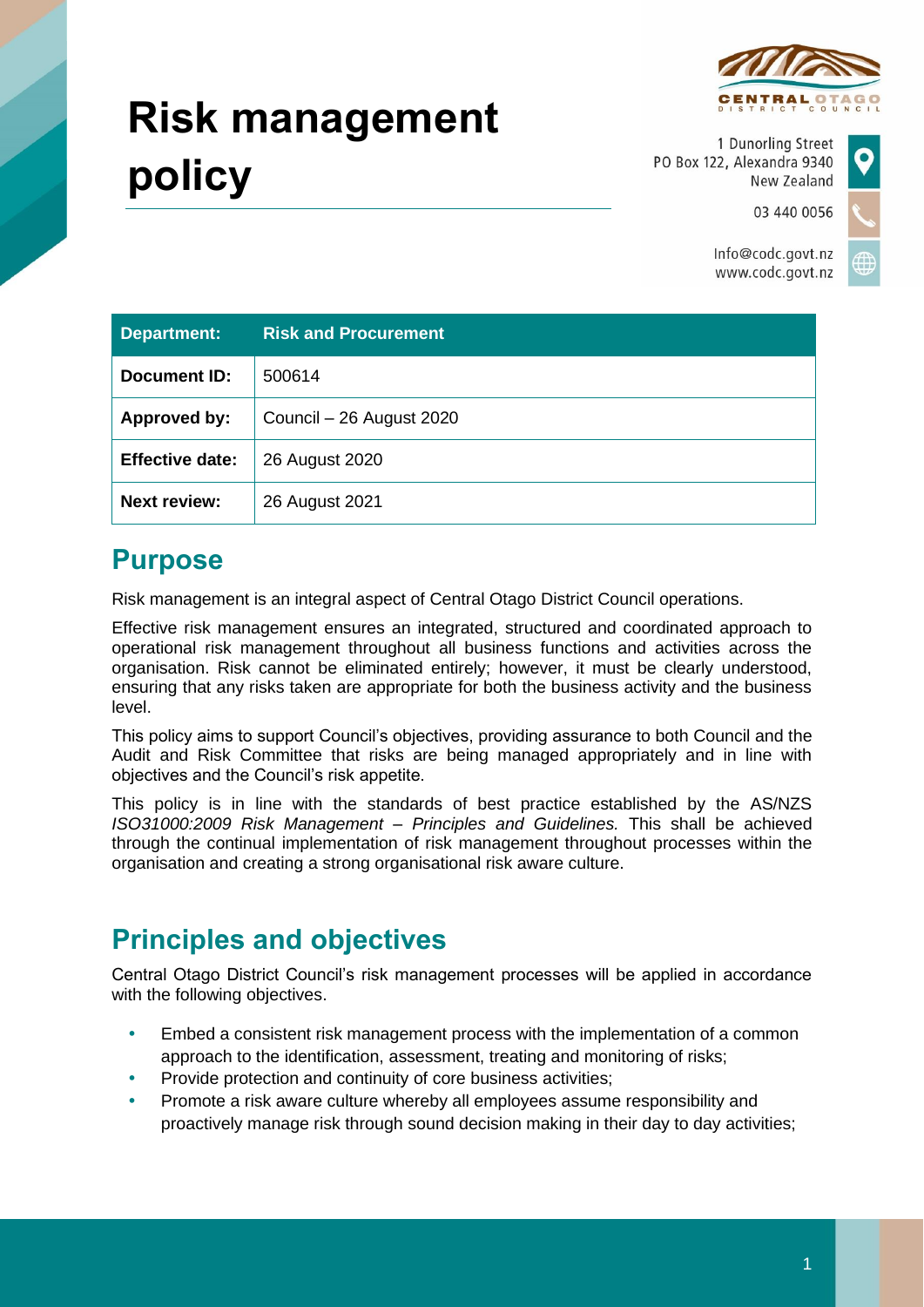

- Define and establish clear responsibilities and structures to ensure risk management practices are incorporated into strategic, operational and project planning and review processes;
- Establish a consistent, clear framework to provide assurance that material risks are identified, regularly reviewed, monitored and managed to an acceptable level, in an open and transparent manner.

## **Scope**

This policy shall apply to all business, service or activity conducted by Council and all employees of Council.

For the avoidance of any doubt, any reference to employees or staff in this policy shall include:

- the organisation's employees
- volunteers
- persons seconded to council
- contractors.

Specific risk management policies, procedures and/or guidelines relating to specialised areas will remain consistent with the broad directions in this policy.

## **Definitions**

| <b>Word or phrase</b>  | <b>Definition</b>                                                                                                                                                                                                                                                                                              |
|------------------------|----------------------------------------------------------------------------------------------------------------------------------------------------------------------------------------------------------------------------------------------------------------------------------------------------------------|
| <b>Risk</b>            | The effect of uncertainty on objectives (adopted from the<br>AS/NZS ISO 31000-2009 Risk Management Standard). Risk<br>may be something unexpectedly occurring which impacts<br>negatively upon council's strategic objectives. Risk is assessed<br>in terms of likelihood and consequence.                     |
| <b>Risk Assessment</b> | The overall process of risk identification, risk analysis and risk<br>evaluation.                                                                                                                                                                                                                              |
| <b>Risk Management</b> | An enabling function which adds value to the organisation,<br>increasing the probability of success in achieving strategic<br>objectives. Risk management aims to decrease the potential<br>for legal liability and managing uncertainty; creating an<br>organisation wide environment where the unexpected is |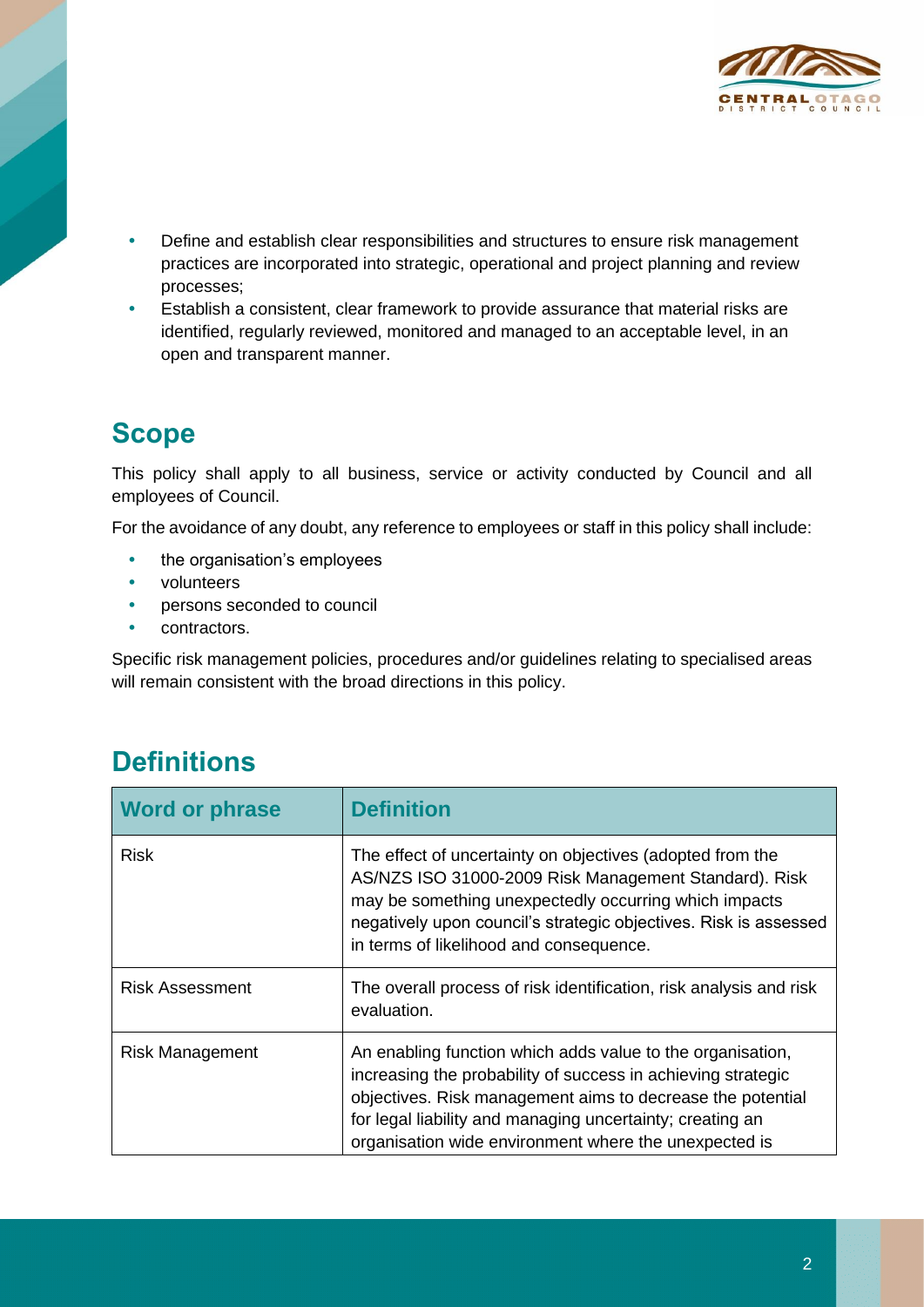

| <b>Word or phrase</b>               | <b>Definition</b>                                                                                                                                                                                                                                         |
|-------------------------------------|-----------------------------------------------------------------------------------------------------------------------------------------------------------------------------------------------------------------------------------------------------------|
|                                     | minimal and, should it occur, the consequences may be<br>managed effectively.                                                                                                                                                                             |
| <b>Risk Management</b><br>Framework | The set of components which provide foundations for<br>designing, implementing, monitoring, reviewing and continually<br>improving risk management within the organisation.<br>Components include the Risk Management Policy, Process,<br>Risk Registers. |
| <b>Risk Management Process</b>      | The systematic and consistent application of policies,<br>processes and practices of establishing the context,<br>identifying, analysing, evaluating, communicating, treating,<br>monitoring and reviewing risk.                                          |
| <b>Risk Register</b>                | A documented record of risks identified. This includes a<br>description of risk, controls, risk levels and treatment plans.                                                                                                                               |
| <b>Risk Appetite</b>                | The level of risk that council is willing to accept in pursuit of its<br>strategic objectives.                                                                                                                                                            |
| <b>Risk Tolerance</b>               | A measure of the level of risk an organization is willing to<br>accept, used as a key criterion when making risk-based<br>decisions.                                                                                                                      |
| <b>Risk Owner</b>                   | The position with authority and accountability for managing a<br>specific risk and any associated risk controls.                                                                                                                                          |

## **Roles and responsibilities**

#### **All staff**

Risk Management is the responsibility of all Central Otago District Council staff. The process of identifying and managing risk should underpin all council functions to insure transparency, authority and accountability. To remain effective, both the Risk Management Policy and Framework must be supported by an organisation-wide risk aware culture which will better enable council to achieve strategic goals.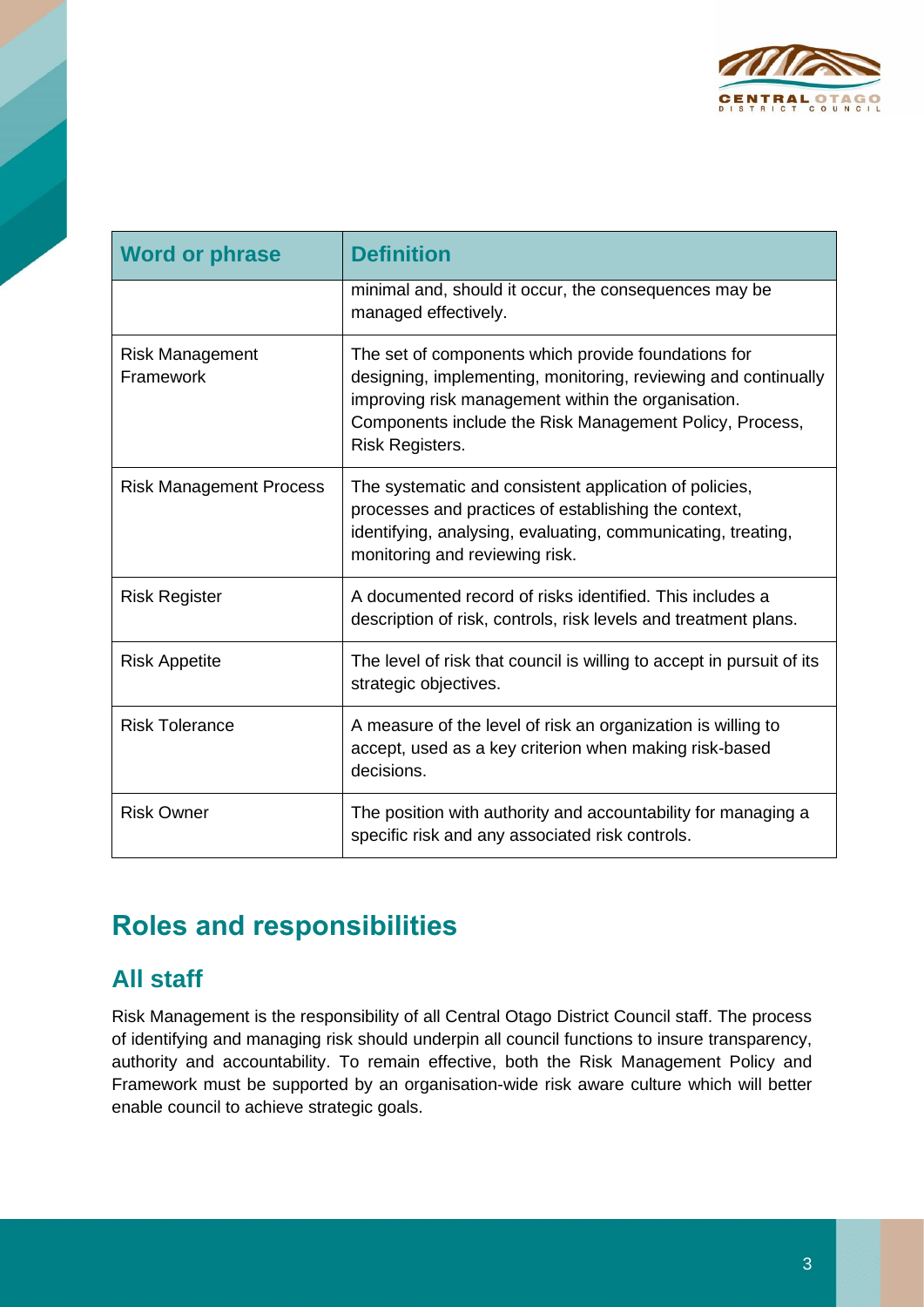

#### **Specific duties by role**

To support the Risk Management Framework and ensure an appropriate degree of oversight, transparency and accountability in risk management practices around the organisation, the roles and responsibilities have been outlined in *Appendix One: Risk Management Roles and Responsibilities*.

## **Policy**

Central Otago District Council shall maintain an effective and relevant Risk Management Framework, ensuring a structured, consistent and systematic approach to risk management across the organisation. Risk management documents shall remain relevant to the organisational culture, business objectives and organisational strategies, remaining applicable to all areas and in keeping with Council's risk appetite.

#### **Core Principles**

Central Otago District Council will establish, implement, maintain and monitor effective risk management processes aligned with the principles and processes described within AS/NZS *ISO31000:2009 Risk Management – Principles and Guidelines*. The following core principles are the foundation for Council Risk Management Processes.

- Facilitation of a risk-aware culture which is integrated into all critical planning and decision-making activities;
- Systematic, structured, transparent, informed and inclusive processes with the engagement of all relevant stakeholders, both internal and external where appropriate, contributing to risk discussions;
- Identify, assess, treat and monitor risks throughout the organisation;
- Recognise and integrate strategic, operational, human and cultural factors into processes;
- Maintaining dynamic and customisable yet resilient risk management processes which are responsive, adapting to a changing environment and Councils risk appetite in a timely manner;
- Reduce the likelihood of negative impacts on Council's strategic directives/objectives by obtaining the best possible information to base decisions from;
- Recognise, respect and support human and cultural factors which may influence risk management decisions.
- The Central Otago District Council Risk Management Framework shall include but is not limited to the following:
- Central Otago District Council Risk Management Policy provides guidance and a foundation for the management of risk.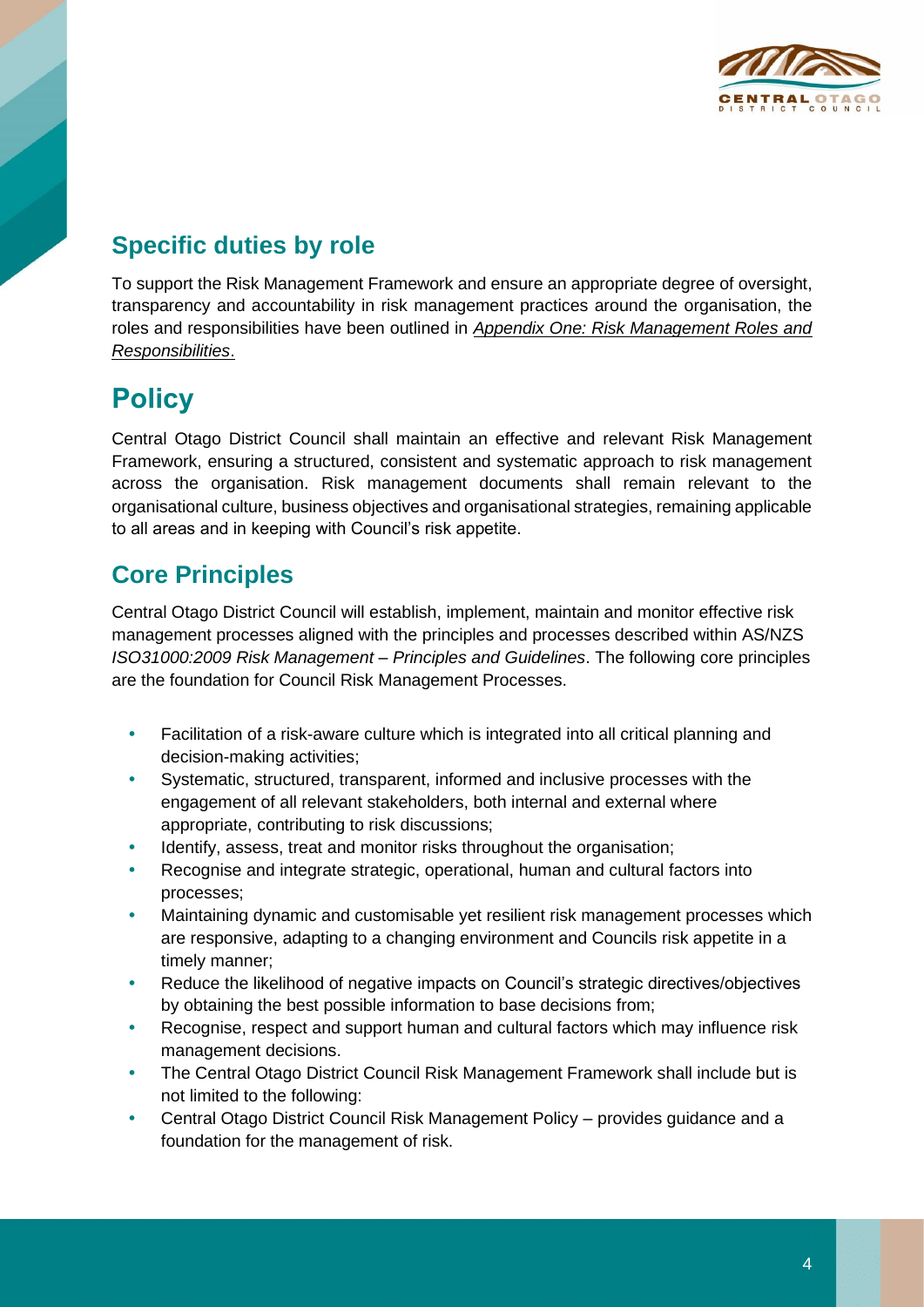

- Central Otago District Council Risk Management Process provides guidance on identification of potential threats to an organisation and defines the strategy for eliminating, mitigating and/or minimising the impact of these risks, as well as processes to effectively monitor and evaluate this strategy.
- Central Otago District Council Strategic Risk Register register of the organisations strategic and operational risk, with the inclusion of risk ratings and management/treatment plans.
- Central Otago District Council Group Risk Register risk Register for each business area with the inclusion of risk ratings and management/treatment plans.
- Audit and Risk Committee the overarching governance body assisting and advising Council in meeting the responsibility and ownership of governance, risk management and internal controls to achieve strategic objectives.
- Relevant information, training and educational activities for the ongoing improvement of risk management processes.
- Informed decisions are to be made based on a comprehensive understanding of the risks involved; It is acknowledged that some risks must be accepted in the achievement of strategic objectives.

## **Risk Reporting**

Reporting of risk is an integral aspect of effective risk management, aiming to support the understanding of risk at all levels - to improve decision making, day to day operations and the achievement of objectives. Risk reporting is a fluid and constantly evolving process.

Risk reporting should focus on the change to the risk profile, outlining any emerging or potential risks which may require escalation.

Risk reports are to be prepared annually for the Executive Team and bi-annually for the Audit and Risk Committee. Risk management includes continual communications with both internal and external stakeholders.

Risk reporting shall detail the following.

- Risks which stand outside accepted tolerance levels
- Escalating risks
- Emerging risks
- Significant project risks.

Comprehensive reporting on significant risks contributes to effective governance.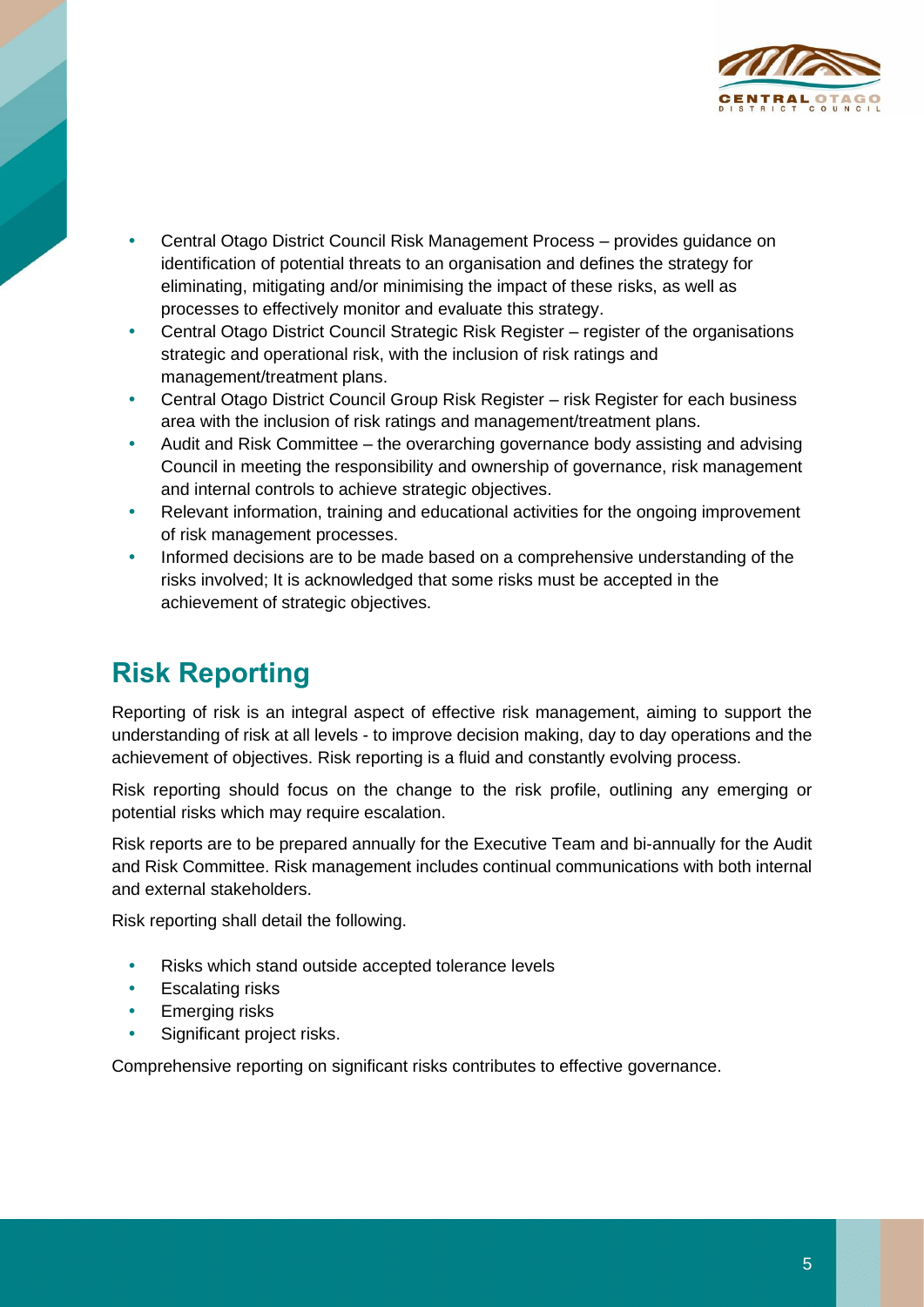

## **Relevant legislation**

*AS/NZS ISO 31000:2009 Risk Management – Principles and Guidelines*

## **Reporting and Monitoring**

The policy shall be reviewed every three years or as required.

#### **Related documents**

- Staff Interest Policy
- Fraud, Bribery and Corruption Policy
- **•** Fraud, Bribery and Corruption Process
- Protected Disclosure (Whistle blower) Policy
- Delegations Policy
- Register of Interest

#### **Document Management Control:**

Prepared by: Business Risk and Procurement Manager File Location Reference: 500614 Date Issued: 26 August 2020

## **Attachments**

| Appendix One:   | Risk Management Roles and Responsibilities |
|-----------------|--------------------------------------------|
| Appendix Two:   | Risk Likelihood Table                      |
| Appendix Three: | <b>Risk Consequence Table</b>              |
| Appendix Four:  | <b>Risk Matrix</b>                         |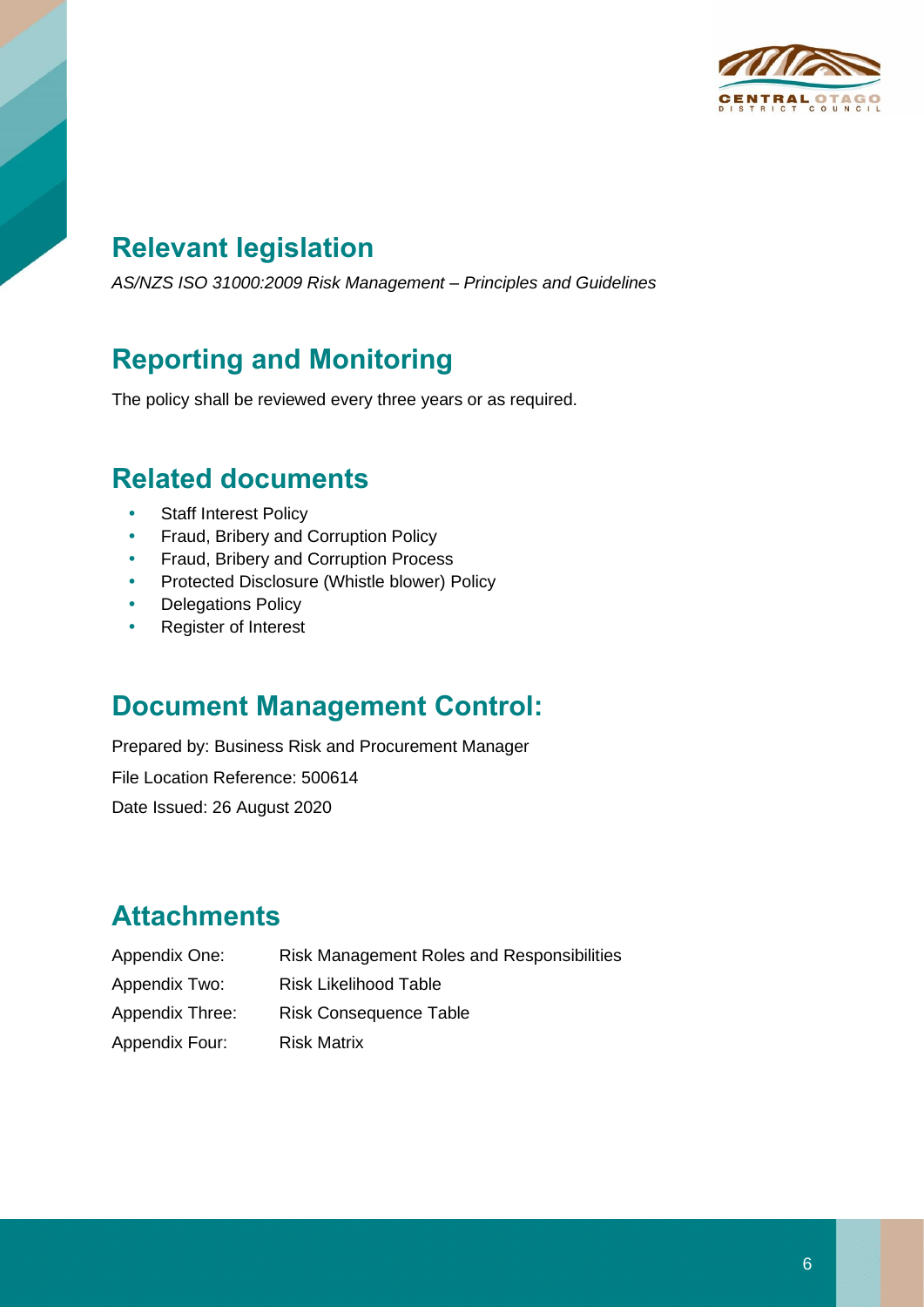

## **Appendix One**

## **Risk Management Roles and Responsibilities**

| <b>Position</b>                                         | <b>Roles and Responsibilities</b>                                                                                                                                                                                                                                                                                                                                                                                                                                                                                                                                                                                                                                                                                                                                                                                                                                                                                                                                                                                                                                                                                      |
|---------------------------------------------------------|------------------------------------------------------------------------------------------------------------------------------------------------------------------------------------------------------------------------------------------------------------------------------------------------------------------------------------------------------------------------------------------------------------------------------------------------------------------------------------------------------------------------------------------------------------------------------------------------------------------------------------------------------------------------------------------------------------------------------------------------------------------------------------------------------------------------------------------------------------------------------------------------------------------------------------------------------------------------------------------------------------------------------------------------------------------------------------------------------------------------|
| <b>Audit and Risk</b><br><b>Committee</b>               | The Audit and Risk Committee provides governance and<br>٠<br>oversight in the areas of audit and risk to ensure appropriate<br>systems and best practices are delivered throughout the<br>organisation and its activities.<br>Ensure that strategic planning and business operations are<br>٠<br>achieved within an effective Risk Management Framework.<br>Review and recommend approval of risk management<br>۰<br>frameworks, risk-related policies, the Risk-Register and review<br>risk treatment options for critical risks.<br>Supervise Corporate Risk Registers<br>٠<br>Monitor and review the risk management practices, systems<br>۰<br>and processes adopted by Council to ensure these remain<br>relevant and appropriate.<br>Monitor Council's risk appetite and exposure and recommend to<br>٠<br>Council any pre-emptive or corrective actions in respect of risk<br>management frameworks, the Risk Register and risk-related<br>policies.<br>Approve and monitor the internal auditor's annual workplan,<br>۰<br>ensuring an adequate response to corrective actions are<br>assumed and implemented. |
| <b>Council</b>                                          | Nominate members for the Audit and Risk Committee.<br>$\bullet$<br>Confirm appropriate risk governance and management<br>٠<br>frameworks are in place, ensuring risks are appropriately<br>managed, aiding in the achievement of Council's strategic<br>objectives.<br>Receive and evaluate reports from the Audit and Risk<br>٠<br>Committee.                                                                                                                                                                                                                                                                                                                                                                                                                                                                                                                                                                                                                                                                                                                                                                         |
| <b>Chief Executive</b><br><b>Officer</b>                | Lead and promote a risk-aware culture across the organisation.<br>٠<br>Ensure overall accountability, authority and resources for<br>managing risks within management and operational areas.<br>Champion a strong risk management culture across the<br>۰<br>organisation.<br>Report critical risks to Council with treatment options.<br>٠                                                                                                                                                                                                                                                                                                                                                                                                                                                                                                                                                                                                                                                                                                                                                                            |
| <b>Executive Manager -</b><br><b>Corporate Services</b> | Oversee the development and implementation of the Risk<br>٠<br>Management Policy and Risk Management Framework.<br>Ensure that the Risk Framework and Corporate Risk Register<br>۰<br>are regularly reviewed and maintained and inform the<br>development and effectiveness of risk controls and<br>management plans implemented.                                                                                                                                                                                                                                                                                                                                                                                                                                                                                                                                                                                                                                                                                                                                                                                      |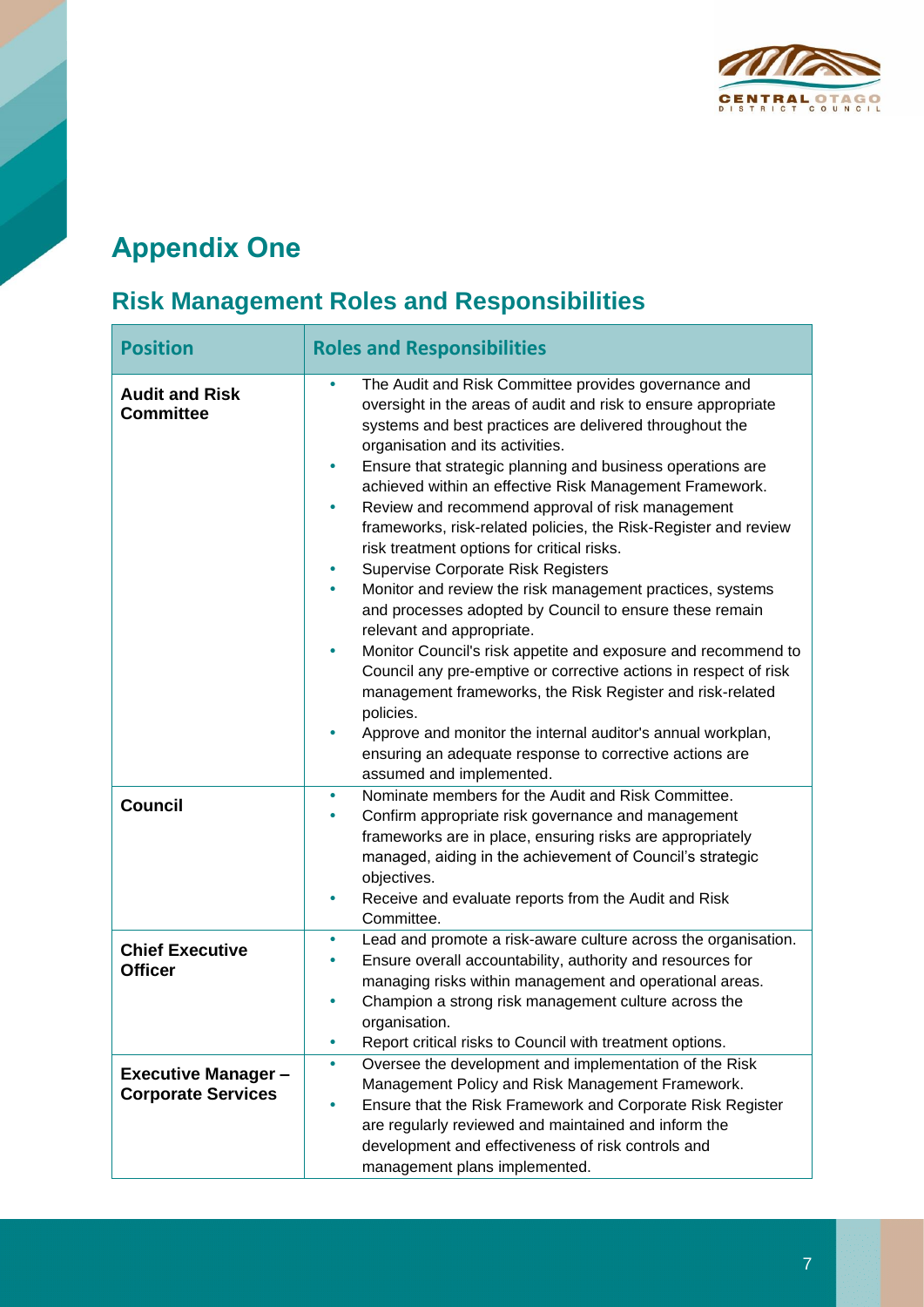

|                          | $\bullet$ | Ensure appropriate reporting to the Audit and Risk                             |
|--------------------------|-----------|--------------------------------------------------------------------------------|
|                          |           | Subcommittee and Council.                                                      |
|                          |           | Receive disclosures from all members of staff relating to risk                 |
|                          |           | concerns or issues.                                                            |
|                          |           | Review tracking of risks against the Risk Appetite tolerance                   |
|                          |           | limits.                                                                        |
| <b>Executive Team</b>    | $\bullet$ | Champion a strong risk management culture across all of                        |
|                          |           | Council.                                                                       |
|                          |           | Maintain situational awareness of council-wide risk exposure,                  |
|                          |           | priorities and risk management activities.                                     |
|                          | $\bullet$ | Ensure the effective implementation of the organisation-wide                   |
|                          |           | Risk Management Framework and promote a risk-aware culture                     |
|                          |           | across the organisation.                                                       |
|                          |           | Develop and maintain an effective Risk Management Policy.                      |
|                          | ٠         | Facilitate the identification, management and monitoring of the                |
|                          |           | organisations Strategic and Operational Risks.                                 |
|                          | $\bullet$ | Undertake (at a minimum) a six-monthly review of the Corporate                 |
|                          |           | Risk Register, and the appropriateness of all Strategic Risk                   |
|                          |           | ratings, priorities, controls and management plans.                            |
|                          | ٠         | Monitor relevant Group Risk Register/s and ensure the                          |
|                          |           | appropriateness of all associated risk ratings, priorities, controls           |
|                          | $\bullet$ | and management plans.                                                          |
|                          |           | To facilitate the management of organisation-wide risks and risk               |
|                          | $\bullet$ | management training.<br>Responsible for the maintenance of the Risk Management |
| <b>Business Risk and</b> |           | Framework.                                                                     |
| <b>Procurement</b>       | $\bullet$ | Support the development and provision of risk training and                     |
| <b>Manager</b>           |           | awareness-raising activities across the organisation.                          |
|                          | ۰         | Facilitate (at a minimum) a six-monthly review of the Corporate                |
|                          |           | Risk Register, and inform associated risk ratings, priorities,                 |
|                          |           | controls and management plans.                                                 |
|                          |           | Support the development of relevant business (BAU, project,                    |
|                          |           | contract) risk registers and appropriate risk management plans,                |
|                          |           | activities and priorities, including providing specialist advice in            |
|                          |           | relation to new or existing risks, appropriate management                      |
|                          |           | strategies and the escalation of risks.                                        |
|                          |           | Provide reports to, the Executive Team and the Audit and Risk                  |
|                          |           | Committee on Council's Strategic and Operational Risk                          |
|                          |           | exposure, to ensure effective oversight and assurance of all                   |
|                          |           | business risk management activities.                                           |
|                          |           | Alongside the Audit and Risk Committee, develop and manage                     |
|                          |           | the delivery of Council's annual internal audit plan and activities.           |
|                          |           | Support the activities of Council's Audit and Risk Committee.                  |
|                          |           | In conjunction with the Executive Team, develop and review the                 |
|                          |           | Risk Management Policy and Risk Management Framework.                          |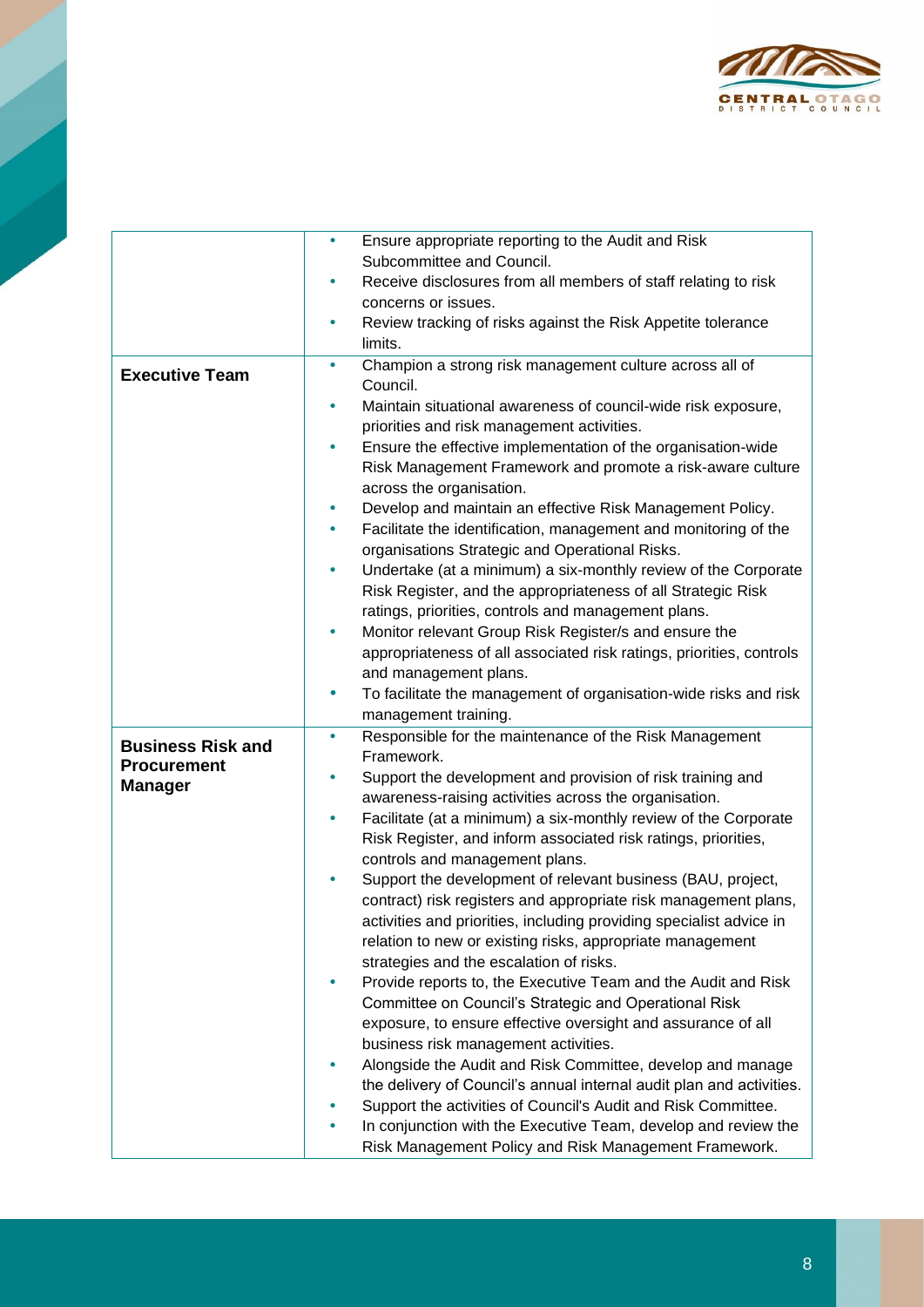

|                  | $\bullet$ | Receive disclosures from all members of staff relating to risk                                                                                                                                                                                   |
|------------------|-----------|--------------------------------------------------------------------------------------------------------------------------------------------------------------------------------------------------------------------------------------------------|
|                  |           | concerns or issues.                                                                                                                                                                                                                              |
| <b>Managers</b>  |           | Champion a risk-aware culture across the organisation and their<br>group and drive implementation of the Risk Management<br>Framework.                                                                                                           |
|                  |           | Develop and maintain relevant business (BAU, project, contract)<br>risk registers and appropriate risk management plans, activities<br>and priorities.                                                                                           |
|                  |           | Implement risk management practices within relevant business<br>areas. This includes ensuring that all operational risks are<br>effectively identified, managed, reviewed and updated regularly.                                                 |
|                  |           | Report all risks with a residual risk rating of high and critical to<br>the Group Manager and/or Business Risk and Procurement<br>Manager for review.                                                                                            |
|                  |           | Prioritise resources, time and budget to those risks rated high<br>and very high; and implement appropriate risk controls or<br>business improvement activities.                                                                                 |
|                  |           | Facilitate the identification, management and monitoring of<br>Council's Strategic and Operational Risks, ensuring Risk<br>Management is incorporated into the planning and delivery of<br>the Council's core strategic and business activities. |
|                  |           | Undertake (at a minimum) a six-monthly review of the Corporate<br>Risk Register, and the appropriateness of all Operational Risk<br>ratings, priorities, controls and management plans.                                                          |
|                  |           | Develop and monitor respective Group Risk Register/s and<br>ensure the appropriateness of all associated risk ratings,<br>priorities, controls and management plans.                                                                             |
|                  |           | Alongside the Business Risk and Procurement Manager,<br>facilitate the delivery of the annual internal audit plan and<br>activities, and appropriate corrective or business improvement<br>activities within their group.                        |
| <b>All Staff</b> |           | To maintain awareness of risks, risk management and<br>processes associated with risk management.                                                                                                                                                |
|                  |           | Ensure compliance with the Risk Management Policy.                                                                                                                                                                                               |
|                  |           | Apply risk management practices in all day-to-day business                                                                                                                                                                                       |
|                  |           | activities. This involves systematically identifying, assessing and                                                                                                                                                                              |
|                  |           | treating risks in accordance with the Risk Management                                                                                                                                                                                            |
|                  |           | Framework.                                                                                                                                                                                                                                       |
|                  |           | Ensure that risk management reporting is appropriately<br>undertaken and advise their Manager, or the Business Risk and                                                                                                                          |
|                  |           | Procurement Manager of any risks residually rated as high or                                                                                                                                                                                     |
|                  |           | critical or that they believe require attention.                                                                                                                                                                                                 |
|                  |           | Maintain an awareness of current and potential/emerging risks                                                                                                                                                                                    |
|                  |           | that relate to their area of responsibility.                                                                                                                                                                                                     |
|                  |           | Support the implementation of risk mitigation.                                                                                                                                                                                                   |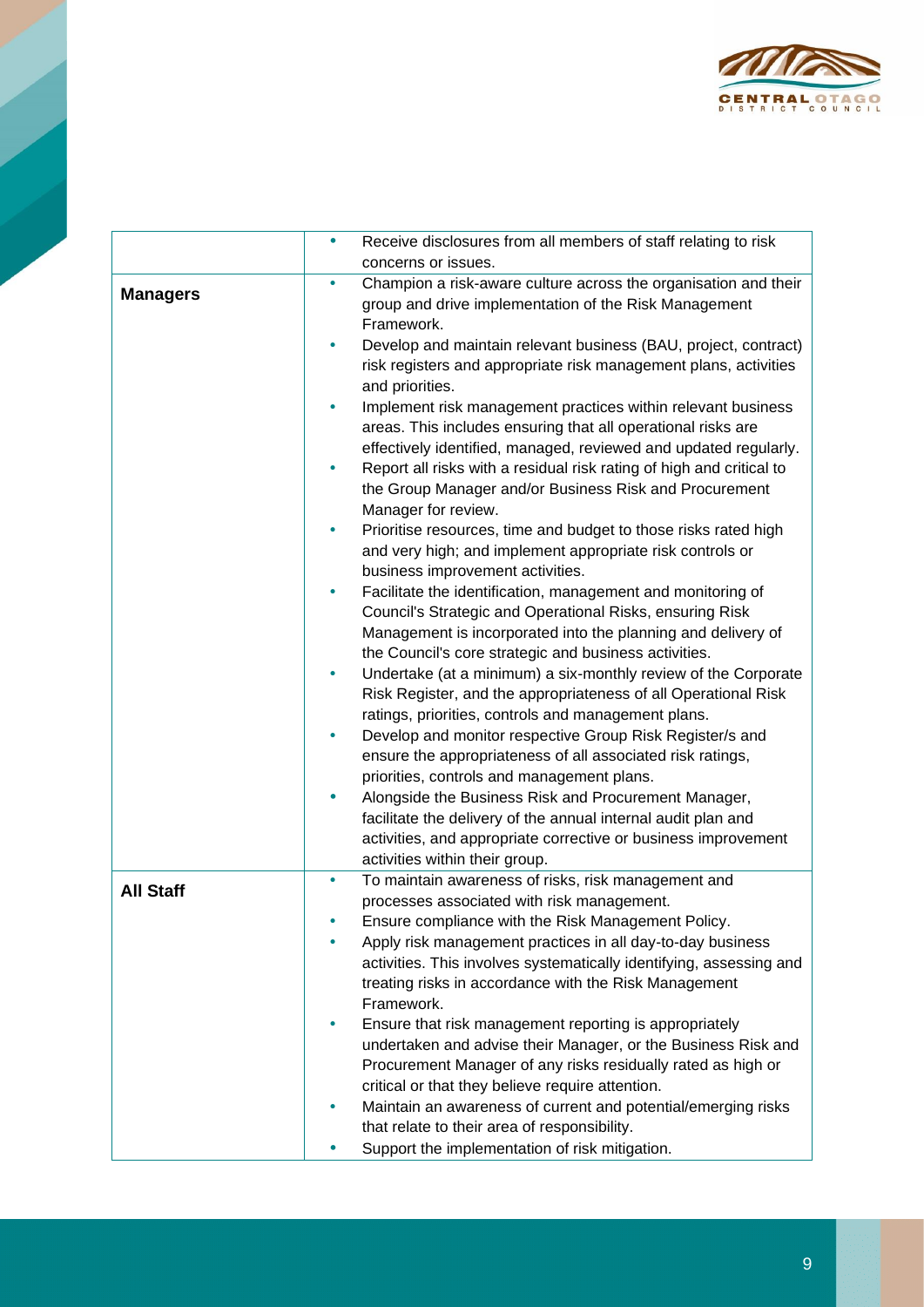

# **Appendix two**

#### **Risk Likelihood Table**

| <b>Score</b>   | <b>Rating</b>         | <b>Probability</b> | <b>Frequency</b>                                    | <b>Likelihood Criteria</b>                                                                                                                                               |
|----------------|-----------------------|--------------------|-----------------------------------------------------|--------------------------------------------------------------------------------------------------------------------------------------------------------------------------|
| 5              | <b>Almost Certain</b> | $>90\%$            | Frequency of<br>more than once a<br>year            | Is expected to occur<br>۰<br>Definite probability<br>$\bullet$                                                                                                           |
| 4              | Likely                | $60\% - 90\%$      | Frequency of<br>occurring once a<br>year            | Will probably occur<br>$\bullet$                                                                                                                                         |
| 3              | Possible              | $20\% - 60\%$      | Frequency of<br>occurring once<br>every 5 years     | Could occur<br>$\bullet$                                                                                                                                                 |
| $\overline{2}$ | Unlikely              | $5 - 20%$          | Frequency of<br>occurring once in<br>$5 - 10$ years | Not generally expected to<br>۰<br>occur<br>The event hasn't occurred,<br>but could                                                                                       |
|                | Rare                  | $< 5\%$            | Once every 20 -<br>50 years.                        | <b>Exceptional circumstances</b><br>۰<br>Improbable<br>Small chance of the event<br>occurring<br>Caused by events and/or<br>$\bullet$<br>conditions previously<br>unseen |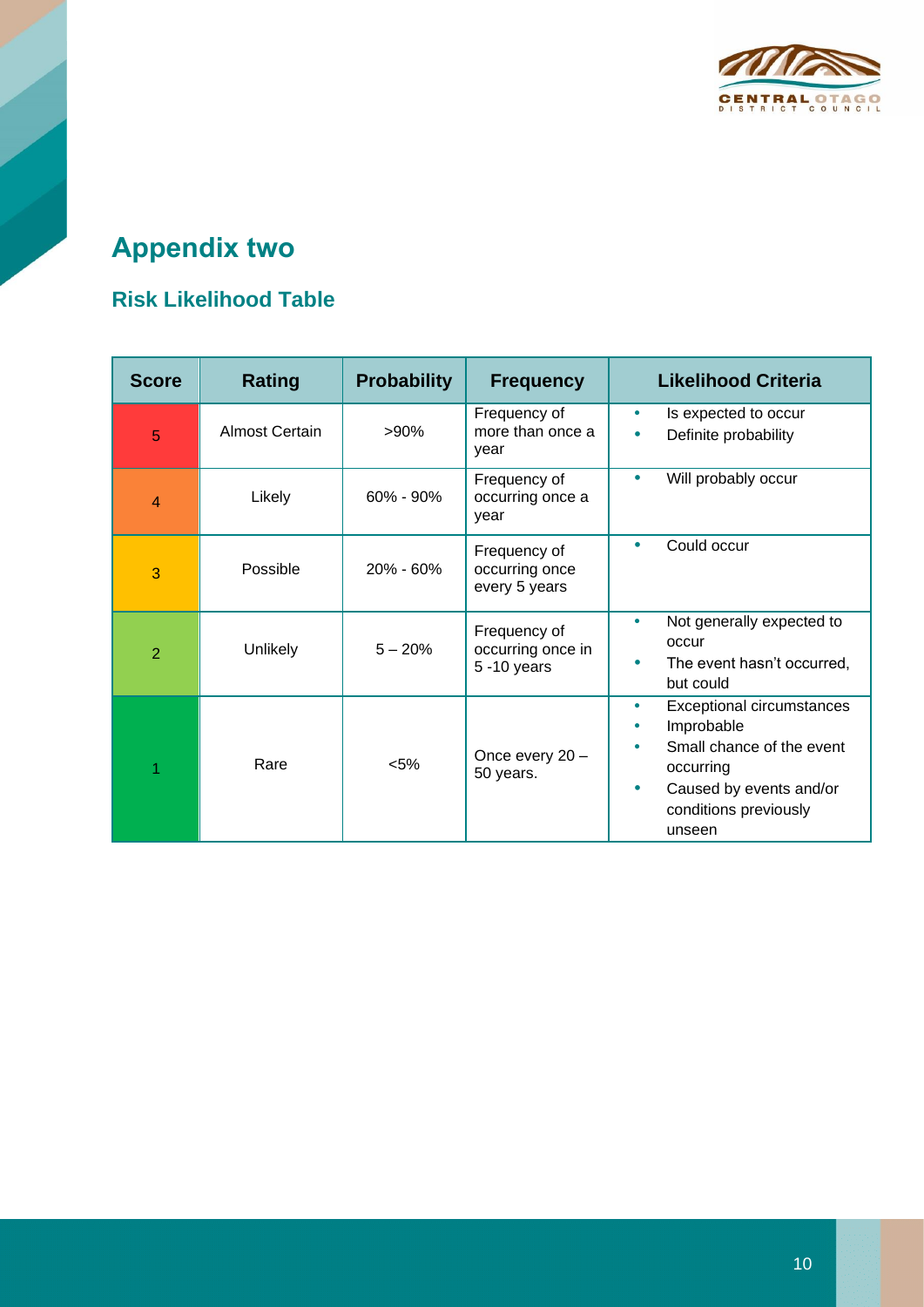

# **Appendix three**

#### **Risk Consequence Table**

| <b>Risk</b><br>consequence                             | <b>Negligible</b>                                                                                                                                                         | <b>Minor</b>                                                                                                                                                                                                                               | <b>Moderate</b>                                                                                                                                                                                                                                                  | <b>Major</b>                                                                                                                                                                                                                                                                   | <b>Extreme</b>                                                                                                                                                                                                 |
|--------------------------------------------------------|---------------------------------------------------------------------------------------------------------------------------------------------------------------------------|--------------------------------------------------------------------------------------------------------------------------------------------------------------------------------------------------------------------------------------------|------------------------------------------------------------------------------------------------------------------------------------------------------------------------------------------------------------------------------------------------------------------|--------------------------------------------------------------------------------------------------------------------------------------------------------------------------------------------------------------------------------------------------------------------------------|----------------------------------------------------------------------------------------------------------------------------------------------------------------------------------------------------------------|
| category                                               |                                                                                                                                                                           | $\overline{2}$                                                                                                                                                                                                                             | 3                                                                                                                                                                                                                                                                | 4                                                                                                                                                                                                                                                                              | 5                                                                                                                                                                                                              |
| People and<br><b>Health and</b><br><b>Safety</b>       | No injury/harm. A<br>possible near<br>miss.                                                                                                                               | Minor injury or<br>harm. Medical<br>treatment<br>required                                                                                                                                                                                  | Moderate injury<br>or harm. One or<br>more persons<br>require medical<br>treatment.                                                                                                                                                                              | Serious injury or<br>harm.                                                                                                                                                                                                                                                     | One or more<br>fatalities or<br>permanent<br>disability or<br>injury.                                                                                                                                          |
| Compliance<br>and<br>legal/statutory<br>and regulatory | Negligible<br>compliance<br>breach. Able to<br>be remedied<br>without penalty or<br>notification.                                                                         | Minor compliance<br>breaches<br>resulting in<br>corrective<br>actions.                                                                                                                                                                     | Moderate<br>statutory or<br>regulatory<br>breaches<br>resulting in formal<br>investigation by<br>regulatory body,<br>Council liability<br>and fines may be<br>provided.                                                                                          | Major statutory or<br>regulatory<br>breaches and<br>litigation. External<br>investigation,<br>litigation, fines<br>and implications<br>for Executive<br>Team.                                                                                                                  | Very serious<br>statutory or<br>regulatory<br>breaches and<br>litigation Serious<br>court<br>enforcement,<br>prosecution or<br>judicial review.                                                                |
| <b>Environmental</b>                                   | Brief, non-<br>hazardous and<br>short-term impact<br>on localised<br>natural<br>environment or<br>ecosystem. Minor<br>short-term<br>reversible<br>damage to<br>landscapes | Minor damage<br>including<br>temporary<br>pollution or<br>contamination of<br>localised natural<br>environment or<br>ecosystem. Minor<br>reversible<br>damage to<br>landscapes.<br>Temporary<br>reduction of one<br>or more of<br>species. | Widespread<br>damage to local<br>natural<br>environment and<br>ecosystems<br>taking several<br>years to recover<br>and extensive<br>restoration work.<br>Localised<br>reversible<br>damage to<br>landscapes.<br>Moderate<br>reduction of one<br>or more species. | Long-term and<br>significant<br>damage to<br>natural<br>environment and<br>ecosystems<br>taking >5 years to<br>recover and<br>significant<br>restorative work.<br>Localised<br>irreversible<br>damage to<br>landscapes.<br>Significant<br>reduction in one<br>or more species. | Irreversible and<br>extensive<br>damage to<br>significant natural<br>environments<br>and ecosystems.<br>Widespread<br>irreversible<br>damage to<br>landscapes.<br>Permanent loss<br>of one or more<br>species. |
| <b>Reputation and</b><br>stakeholder<br>relationship   | External<br>Reputation not<br>affected. No<br>effort or expense<br>required to<br>recover.                                                                                | Adverse attention<br>from community<br>groups and<br>district media -<br>no more than 1<br>day.                                                                                                                                            | Regional and<br>district media<br>attention short<br>term (1-3 days).<br>Partial loss of<br>stakeholder<br>confidence.<br>Negative<br>association with<br>CODC brand.<br>little effort or                                                                        | Nationwide<br>media attention,<br>more than 3<br>days. Significant<br>reduction in<br>stakeholder<br>confidence.<br>Negative<br>association with<br>CODC brand.<br>Requires effort or<br>expense to                                                                            | Prolonged<br>adverse national<br>media attention.<br>Significant long-<br>term reduction in<br>stakeholder<br>confidence.<br>Potential<br>statutory<br>management<br>intervention.<br>Significant              |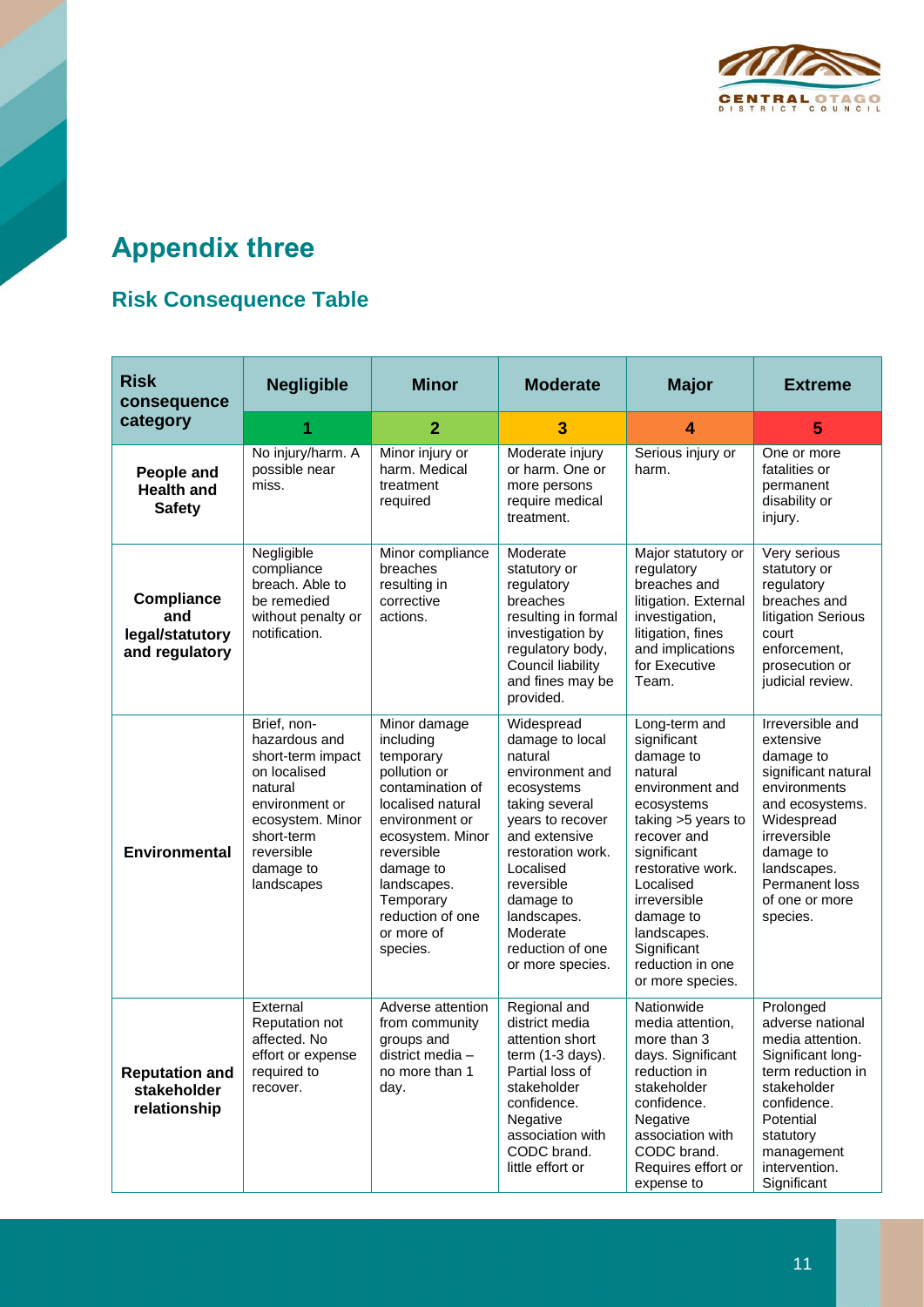

| <b>Risk</b><br>consequence                 | <b>Negligible</b>                                                                                                                                                      | <b>Minor</b>                                                                                                                                      | <b>Moderate</b>                                                                                                                                                                                              | <b>Major</b>                                                                                                                                                                                                                            | <b>Extreme</b>                                                                                                                                                                                                                                                 |
|--------------------------------------------|------------------------------------------------------------------------------------------------------------------------------------------------------------------------|---------------------------------------------------------------------------------------------------------------------------------------------------|--------------------------------------------------------------------------------------------------------------------------------------------------------------------------------------------------------------|-----------------------------------------------------------------------------------------------------------------------------------------------------------------------------------------------------------------------------------------|----------------------------------------------------------------------------------------------------------------------------------------------------------------------------------------------------------------------------------------------------------------|
| category                                   | 1                                                                                                                                                                      | $\overline{2}$                                                                                                                                    | 3                                                                                                                                                                                                            | 4                                                                                                                                                                                                                                       | 5                                                                                                                                                                                                                                                              |
|                                            |                                                                                                                                                                        |                                                                                                                                                   | expense required<br>to recover.                                                                                                                                                                              | recover and<br>mitigate.                                                                                                                                                                                                                | damage to<br>CODC brand<br>requiring urgent<br>effort and<br>expense to<br>recover. Involves<br>unplanned<br>council time to<br>address.                                                                                                                       |
| <b>Financial</b>                           | Less than 10%<br>loss of revenue,<br>increase in<br>expense or<br>liability.                                                                                           | Between 10%<br>and 19% loss of<br>revenue,<br>increase in<br>expense or<br>liability.                                                             | Between 20%<br>and 29% loss of<br>revenue,<br>increase in<br>expense or<br>liability.                                                                                                                        | Between 30%<br>and 49% loss of<br>revenue,<br>increase in<br>expense or<br>liability.                                                                                                                                                   | Greater than 50%<br>loss of revenue,<br>increase in<br>expense or<br>liability.                                                                                                                                                                                |
| <b>Performance</b><br>and Capability       | A disruption to<br>any service or<br>activity that<br>causes an<br>inconvenience for<br>less than 4 hours.<br>(half a workday)<br>Negligible<br>performance<br>impact. | Minor impact on<br>the quality or<br>delivery of<br>services offered.<br>Disruption to any<br>service or activity<br>lasting less than<br>one day | Some impact on<br>the quality or<br>delivery of<br>services offered.<br>1 critical service<br>or numerous non-<br>critical service<br>activities which<br>are undeliverable<br>for a minimum of<br>one week. | Considerable<br>impact on the<br>quality or delivery<br>of services<br>offered. Impedes<br>the achievement<br>of objectives.<br>One or a number<br>of critical<br>activities are<br>undeliverable for<br>a period between<br>2-4 weeks. | Major impact on<br>the quality or<br>delivery of<br>services or<br>operation.<br>Sustained<br>inability to deliver<br>core services.<br>One or a number<br>of critical services<br>or activities are<br>unavailable for a<br>period of more<br>than one month. |
| <b>Assets and</b><br><b>Infrastructure</b> | Impairment of a<br>non-critical asset<br>which causes an<br>inconvenience for<br>less than 4 hours.<br>Minor damage to<br>an asset                                     | Impairment of a<br>non-critical asset<br>which interrupts<br>service delivery<br>for less than 1<br>day.<br>Damage to an<br>asset                 | Damage to one<br>or more critical<br>assets which<br>interrupts service<br>delivery for at<br>least 1 week.<br>Damage to<br>multiple assets                                                                  | Extensive<br>damage to one or<br>more critical<br>assets which<br>interrupts service<br>delivery for a<br>month.<br>Loss of an asset                                                                                                    | Damage to<br>multiple critical<br>assets which<br>interrupts service<br>delivery for more<br>than 1 month.<br>Loss of multiple<br>assets                                                                                                                       |
| <b>IS Systems and</b><br><b>Data</b>       | Non-critical<br>systems or data<br>interrupted for<br>less than 4 hours.                                                                                               | Loss of access to<br>non-critical<br>systems or data<br>for less than 1<br>day.                                                                   | Loss of access to<br>critical systems<br>and/or data for at<br>least 1 week.                                                                                                                                 | Loss of access to<br>critical systems<br>and data for<br>between 2 to 4<br>weeks.                                                                                                                                                       | Loss of access to<br>critical systems<br>and data for more<br>than 1 month.                                                                                                                                                                                    |